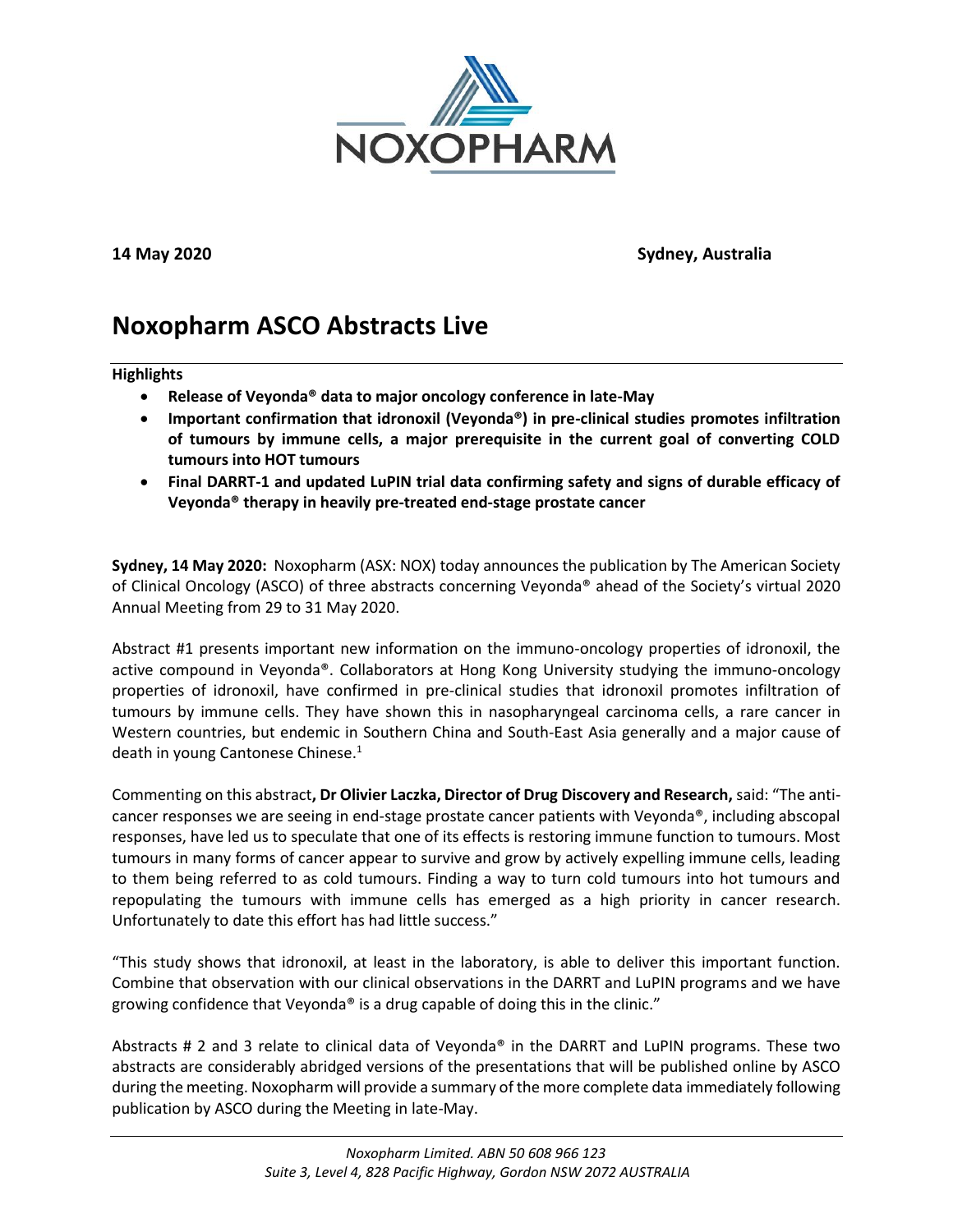

The DARRT-1 abstract summarises the final results of the now completed DARRT-1 study, previously announced on 2<sup>nd</sup> December 2019, but now being presented to a global scientific audience for the first time. The abstract describes the safety results and highlights the major efficacy endpoints of the study. Specifically, the RECIST evaluation at 6 months showed that out of 15 evaluable patients, 10 patients had stable disease or better and had maintained this response for at least 3 months.

The LuPIN abstract reports on all three patient cohorts for the first time. There have been no dose-limiting toxicities observed, which is a major success and underlines the very good safety profile of Veyonda®. The poster will provide further updated data of the ongoing trial.

Details of the three abstracts are below.

# **DARRT-1 Poster Presentation**

| Poster Title: | Phase I study of a novel S1P inhibitor, NOX66, in combination with             |
|---------------|--------------------------------------------------------------------------------|
|               | radiotherapy in patients with metastatic castration-resistant prostate cancer. |
| Presenter:    | Professor Paul de Souza                                                        |
| Abstract:     | https://meetinglibrary.asco.org/record/187730/abstract                         |

# **LuPIN Poster Presentation**

| Poster Title: | Updated results of a Phase I/II prospective dose escalation trial evaluating<br>safety and efficacy of combination <sup>177</sup> Lu PSMA 617 and idronoxil in men with<br>mCRPC post androgen signalling inhibition and taxane chemotherapy (LuPIN<br>trial). |
|---------------|----------------------------------------------------------------------------------------------------------------------------------------------------------------------------------------------------------------------------------------------------------------|
| Presenter:    | Associate Professor Louise Emmett                                                                                                                                                                                                                              |
| Abstract:     | https://meetinglibrary.asco.org/record/188003/abstract                                                                                                                                                                                                         |

#### **Nasopharyngeal Carcinoma Preclinical Study Abstract**

| Online abstract title: | Effect of idronoxil combined with cisplatin on refractory immune responses in |
|------------------------|-------------------------------------------------------------------------------|
|                        | nasopharyngeal carcinoma.                                                     |
| Authors:               | N-W Kam. VH-F Lee et al.                                                      |
| Abstract:              | https://meetinglibrary.asco.org/record/189715/abstract                        |

References

*1. Titcomb CP (2001). High incidence of nasopharyngeal carcinoma in Asia. J Insur Med 33: 235-238*

# **About ASCO**

The American Society of Clinical Oncology (ASCO) is the world's leading professional organization for physicians and oncology professionals caring for people with cancer. The virtual annual meeting this year will be held from May 29-31, 2020.